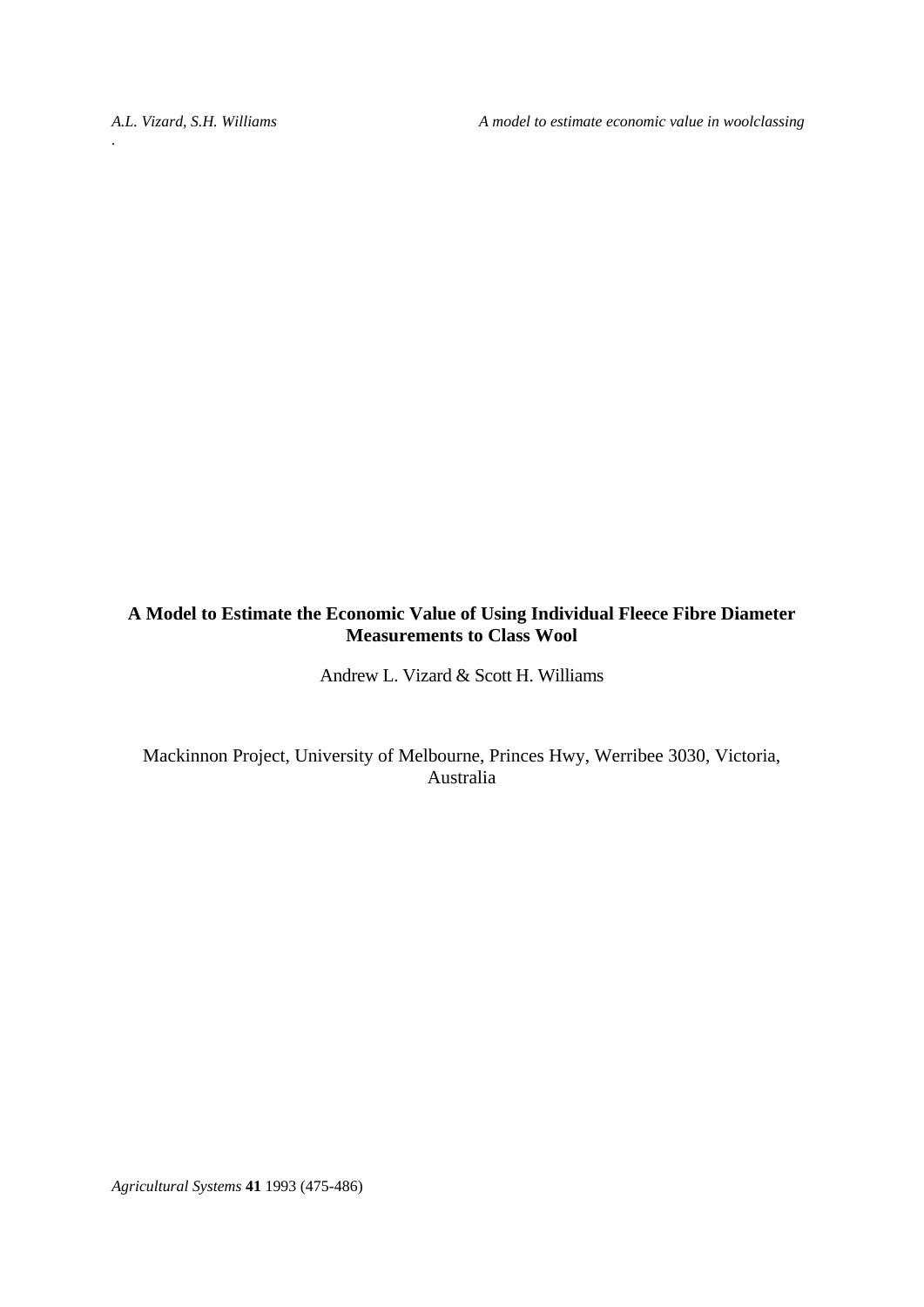#### *ABSTRACT*

*Woolclassing in Australia traditionally relies upon a subjective visual appraisal of fleeces. A new approach to woolclassing, termed objective classing, has been adopted by some woolgrowers. In objective classing, fine and broad lines of wool are created using premeasured individual fibre diameter data rather than the subjective appraisal of the classer. This paper describes a computer model that estimates the optimum clip preparation and the expected economic value of objective classing. The effect of mean and standard deviation of fibre diameter, test precision, wool market conditions, and clip preparation on expected economic value was examined. Results indicated that objective classing was not of universal benefit. The value of objective classing was greatest for fine wool, particularly if sold when there was a large premium for fine wool and a high market indicator. The economic value of objective classing rapidly reduced if the standard deviation of the fibre diameter test fell below 0.5* μ*m, or if the clip was sub-optimally prepared. In many circumstances objective classing was not economically justifiable unless the fibre diameter measurements were used for other purposes, such as a genetic improvement program.* 

*KEYWORDS: wool, classing, economics, fibre diameter* 

## INTRODUCTION

Woolclassing is the process by which fleeces of a similar fibre diameter and style are lotted together to prepare the wool for sale. In Australia, woolclassing is regulated by a Code of Practice (Anon, 1989) that describes the classer's responsibilities. These include "producing as few lines as possible from the clip, while maintaining an appropriate degree of uniformity within each line". The classing of fleeces from one flock into fine and broad lines was discouraged after studies showed that the ability of a classer to visually distinguish wools of differing fibre diameter is poor (Whitely and Wilkins, 1973).

In recent years inexpensive tests to estimate the mean fibre diameter of individual fleeces have become widely available. The premium for fine wool has also increased, reaching a peak in the late 1980's. These developments have prompted a new approach to woolclassing, termed objective classing. In objective classing, fine and broad lines from the one flock are created using pre-measured individual fibre diameter data rather than the subjective appraisal of the classer. Despite a lack of scientific evidence, objective classing has been promoted as an important way for wool farmers to increase net returns.

This paper describes a computer model (CLASSER) that estimates the most profitable clip preparation and the expected economic benefit from objective classing.

### MATERIALS AND METHODS

A computer simulation model was written using a commercial spreadsheet, Supercalc 5 (Computer Associates Inc., San Jose, California), running on MS-DOS. The program is menu driven by MACRO commands that set all the screens, arrange the graphs and prints all outputs. A MACRO is a set of instructions that automates spreadsheet use. CLASSER can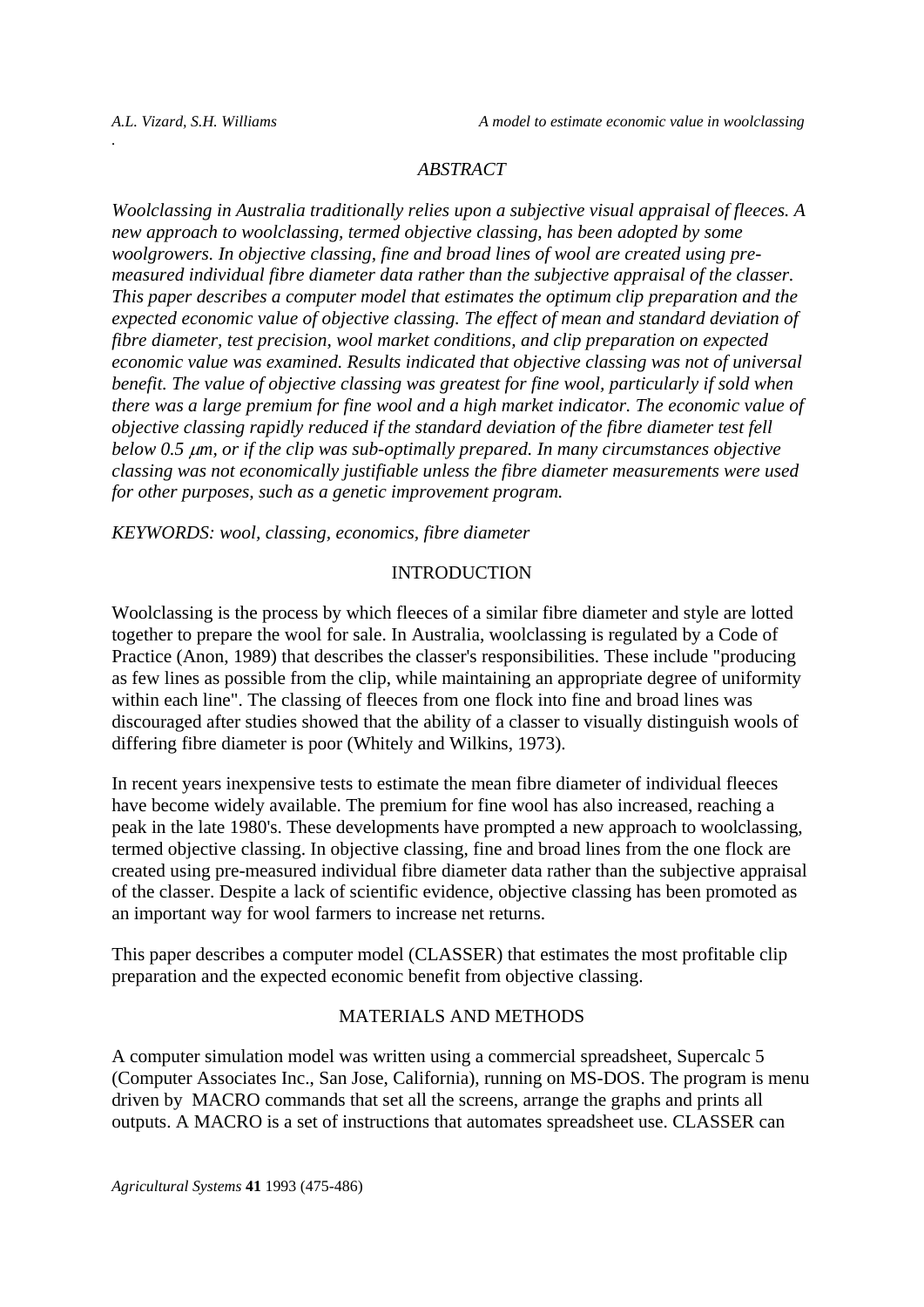therefore be used by a person who has no knowledge of spreadsheets and minimal knowledge of microcomputer use.

## **Program aim**

*.* 

The aim of the program is to estimate the net financial return from objective classing compared to traditional classing. The program can therefore be used as a decision support system for producers wishing to know if they should objectively class their wool clip. A negative financial return indicates that the costs of objective classing outweigh the benefits, in which case it would be economically irrational to objectively class. A positive financial return indicates that the benefits from objective classing outweigh the costs, in which case it may be economically rational to objectively class, depending upon the marginal rate of return.

## **Program overview**

The flowchart in Figure 1 illustrates the structure of the program. An algorithm was developed to estimate the clip preparation that maximises net return from objective classing, given the constraint that any one line may only contain 20, 30, 40, 50, 60, 70, 80 or 100%, of fleeces. A total of 7 two-line, 15 three-line, and 10 four-line preparations are possible under this restriction. The expected net return from each of these preparations is calculated for a given series of biological and economic inputs, and the preparation that gives the highest net return is defined as the optimum.

The expected net return from classing all fleeces into a single line without objective measurement is subtracted from the net return of the optimum preparation to determine the expected net return per fleece from objective classing.

The program requires both biological and economic inputs. Population mean fibre diameter and standard deviation of fibre diameter can be varied by the user to allow the program to simulate the woolclip from any flock or mob of sheep. The precision of the fibre diameter test is also a variable within the program. Wool prices, wool tax, and the cost of fibre diameter testing are all calculated from user inputs. Consequently, the program can estimate the net financial return from objective classing for any economic situation.

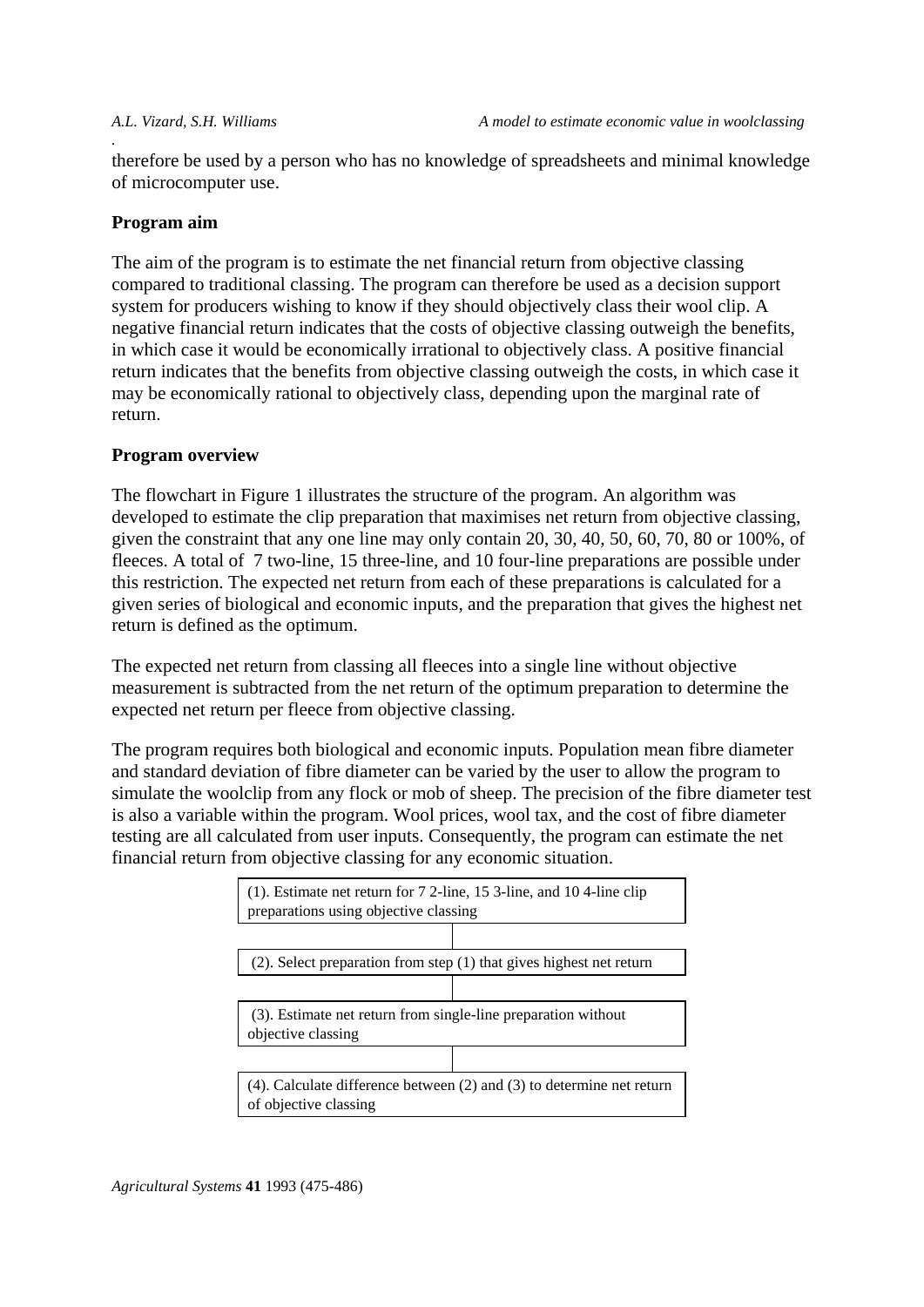Fig. 1. Flow diagram showing an overview of the structure of the program

#### **Biological parameters**

 In this analysis, the effect of population mean fibre diameter, standard deviation of fibre diameter, and test precision on net financial return from objective classing was examined.

For all calculations, the covariance between fibre diameter and clean fleeceweight was fixed at  $0.2$ .

The mean fibre diameter of a selected proportion, p, of the finest fleeces was calculated from the mean fibre diameter of the total population of fleeces using the formula:

$$
f_s = f_t r y \sigma_f / p \tag{1}
$$

where  $f_s$  = the mean fibre diameter of the selected group;  $f_t$  = the mean fibre diameter of the flock;  $r=$  the correlation coefficient between the test result and the true fibre diameter;  $v=$  the height of the ordinate of the normal curve;  $\sigma_f$  the standard deviation of individual fibre diameters within the flock; and p=the proportion of the population selected (Dunlop and McMahon, 1973).

The value y was estimated from p using the algorithm developed by Griffiths and Hill, (1985).

The correlation co-efficient (r) was determined from the standard deviation of the fibre diameter test using:

$$
R = ((\sigma_{t}^{2} - \sigma_{t/f}^{2})/\sigma_{t}^{2})^{1/2}
$$
 (2)

$$
\sigma_{t}^{2} = \sigma_{f}^{2} + \sigma_{t/f}^{2}
$$
 (3)

and

where  $\sigma^2$ <sub>t</sub>=the variance of the measured fibre diameter;  $\sigma^2$ <sub>f</sub>=the variance of the true fibre diameter; and  $\sigma_{\nu}^2$ -the variance of the measured fibre diameter, given the true fibre diameter (Kleinbaum and Kupper, 1978).

The weight of clean wool in a selected line of fleeces was calculated, allowing for the phenotypic correlation between fibre diameter and clean fleeceweight, using the following equation:

$$
w_s = w_t + (\sigma_{w,f}(f_s - f_t))/\sigma_t^2
$$
\n(4)

*Agricultural Systems* **41** 1993 (475-486)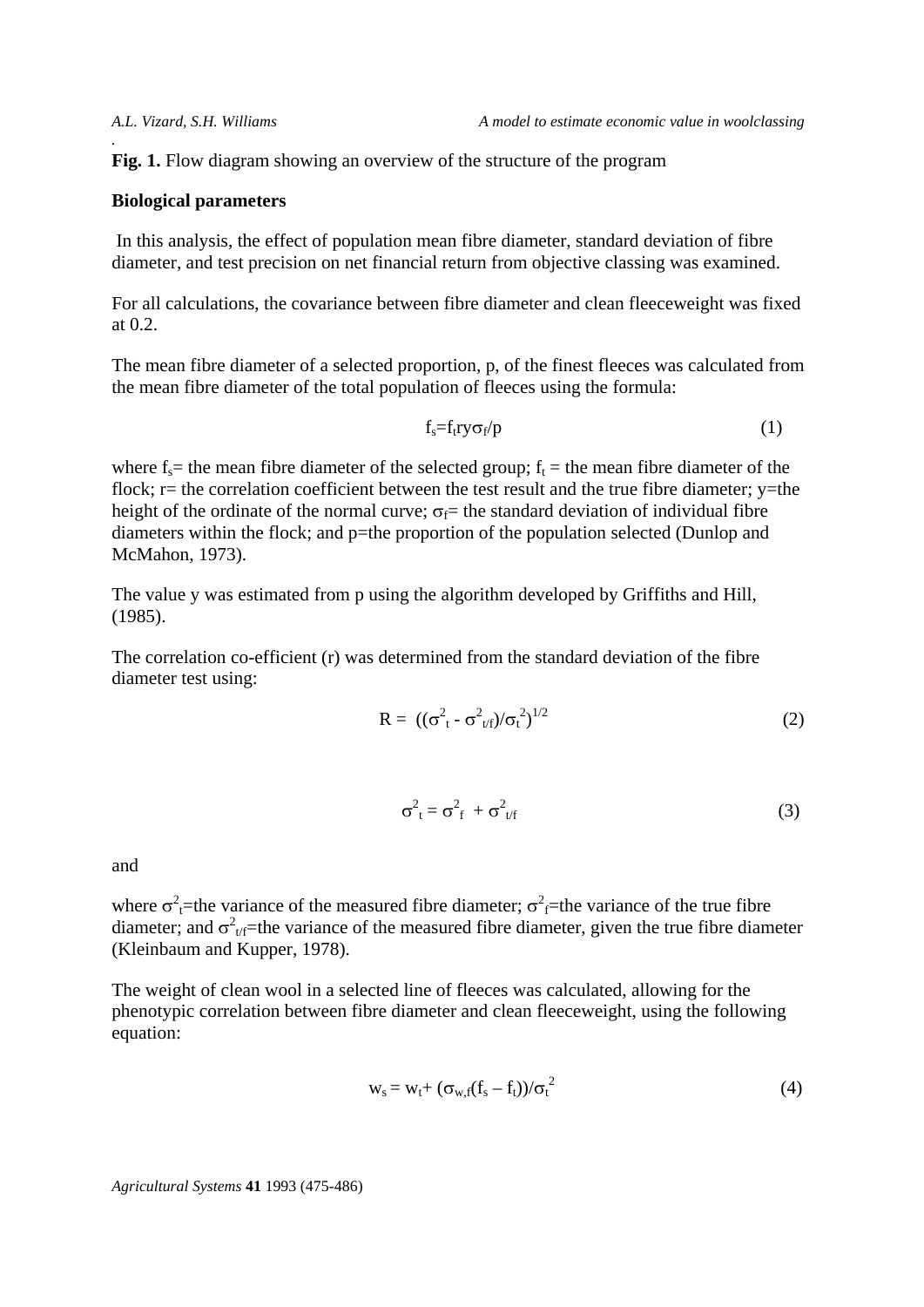fleeceweight the flock; and  $\sigma_{w,f}$  = the covariance between fibre diameter and clean fleeceweight.<sup>1</sup> where  $w_s$  he mean clean fleece weight of the selected group;  $w_t$  = the mean clean

The mean fibre diameter for each fleece line was calculated as the weighted mean of the fibre diameter of the fleeces within the line.

#### **Wool prices**

*.* 

In the model, price (P) for wool of a given fibre diameter (f) is calculated using the general equation:

$$
P = m(a + bf cf2 + df3)
$$
 (5)

where  $m =$  the value of Australian Wool Corporation overall Market Indicator; and a, b, c, and d are regression co-efficients. The values of a, b, c and d vary according to user inputs for wool market category indicators and are estimated by least-squares multiple regression.

In this analysis the effect of a low, medium and high market indicator and the effect of a low, medium and high premium for fine wool was examined.

The value for m was set at 500, 750 and 1000 cents, representing a low, medium and high wool market respectively.

Low, medium and high premiums for fine wool were defined after analysis of the Australian wool market statistics between 14 January 1977 and 28 June 1991. The ratio between 19 and 24 μm category indicators was calculated for each end of week quotation ( $n = 575$ ). Values for the ratio ranged between 1.029 and 3.252. The median value of 1.508 occurred in the week ending 30 March 1984 and the category indicators for that week were used to calculate a medium premium for fine wool:

$$
P = m(49.8348 - 6.3859f + 0.281144 f2 - 0.00416 f3)
$$
 (6)  

$$
r2_{adj} = 0.994
$$

Ninety and ten percent deciles (2.564 and 1.115) corresponded to the weeks ending 11 March 1988 and 21 October 1977 respectively. Category indicators from these two periods were used to calculate wool prices in markets with high and low premium for fine wool respectively.

high premium

*Agricultural Systems* **41** 1993 (475-486)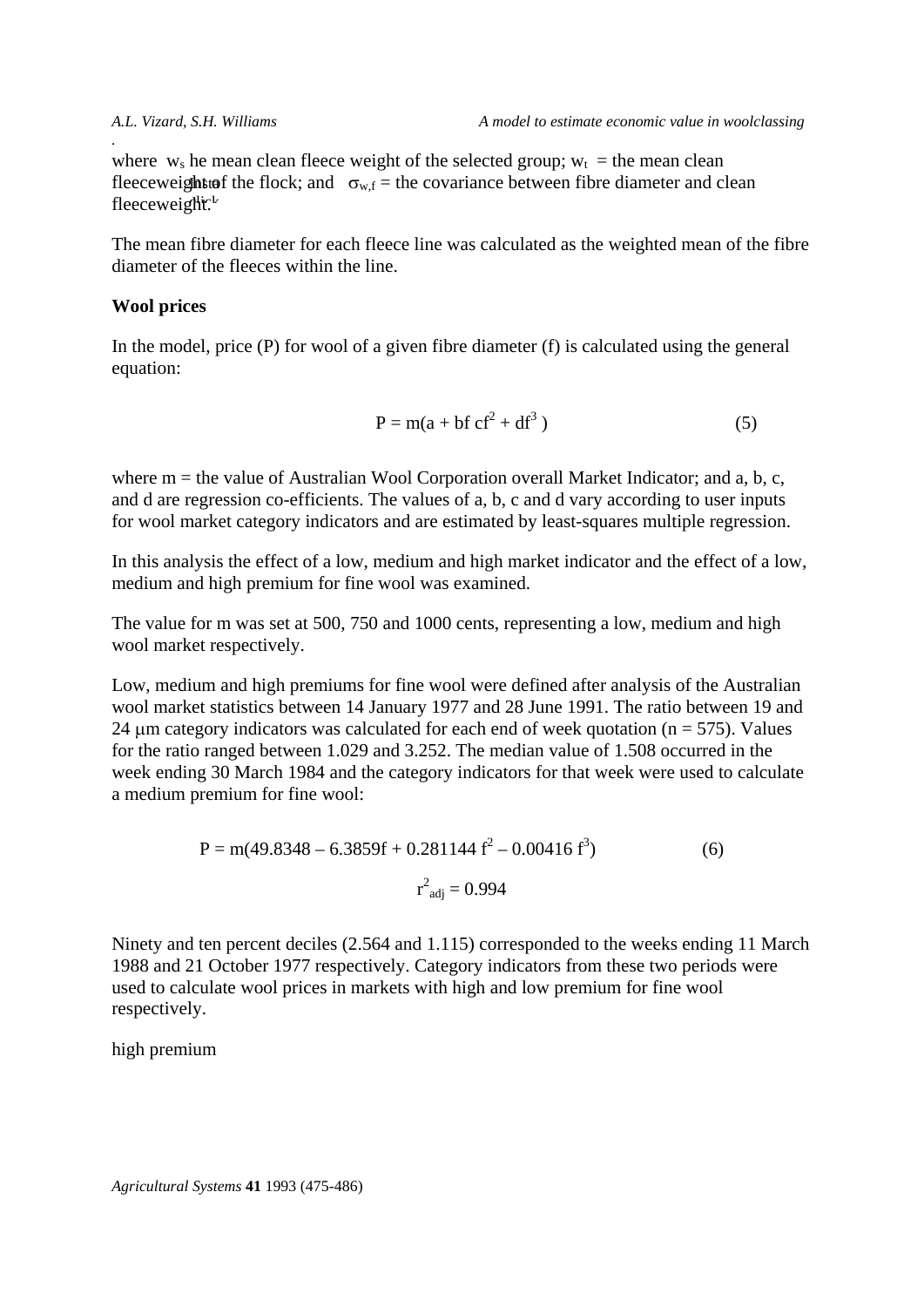$$
P = m(77.0584 - 9.2525f + 0.378385f^{2} - 0.00522f^{3})
$$
\n
$$
r^{2}_{\text{adj}} = 0.996
$$
\n(7)

$$
P = m(0.679157 + 0.62842f - 0.00203f^{2})
$$
\n
$$
r^{2}_{\text{adj}} = 0.992
$$
\n(8)

**Costs**

*.* 

Wool tax of 12% of and further selling costs of 4% were deducted from the gross return.

A testing fee of \$30 was incurred for each line created. For all analyses, the cost of fibre diameter testing was set at zero.

### RESULTS

Figure 1a shows the relationship between the expected monetary value per fleece from objective classing and mean fibre diameter for the three fine wool premiums with the market indicator at 500 cents. Figures 1b and 1c show the same relationship with the market indicator at 750 cents and 1000 cents respectively. Co-efficient of variation of fibre diameter was 7.5% and the standard deviation of the test was 0.6 μm.

The effect of standard deviation of fibre diameter on expected monetary value per fleece is shown in Figure 2. The market indicator was set at 750 cents with a medium premium.

Figure 3 shows the effect of test precision on the value of objective classing, based on a 21 μm flock with a standard deviation of 1.575 μm, a market indicator of 750 cents and a medium premium for fine wool. The decrease in test precision also lead to a reduction in the difference in fibre diameter between fine and broad lines (Figure 4).

The relationship between the proportion of wool in the fine line for a two line clip and the value of objective classing is shown in Figure 5. The value of objectively classing into three lines ranged from a maximum of \$0.70 down to a minimum of \$0.44 depending upon the preparation of the lines. The range for a four-line preparation was from \$0.58 to \$0.70.

#### DISCUSSION

Since the cost of the fibre diameter test was set at zero, all the results presented in this paper estimate the economic value of objective classing prior to paying for the cost of the test. The calculated economic value of objective classing from this program can be compared directly to the cost of the fibre diameter test to allow the woolgrower to decide whether objective classing will be profitable.

The results from these analyses show the economic value of objective classing to be highly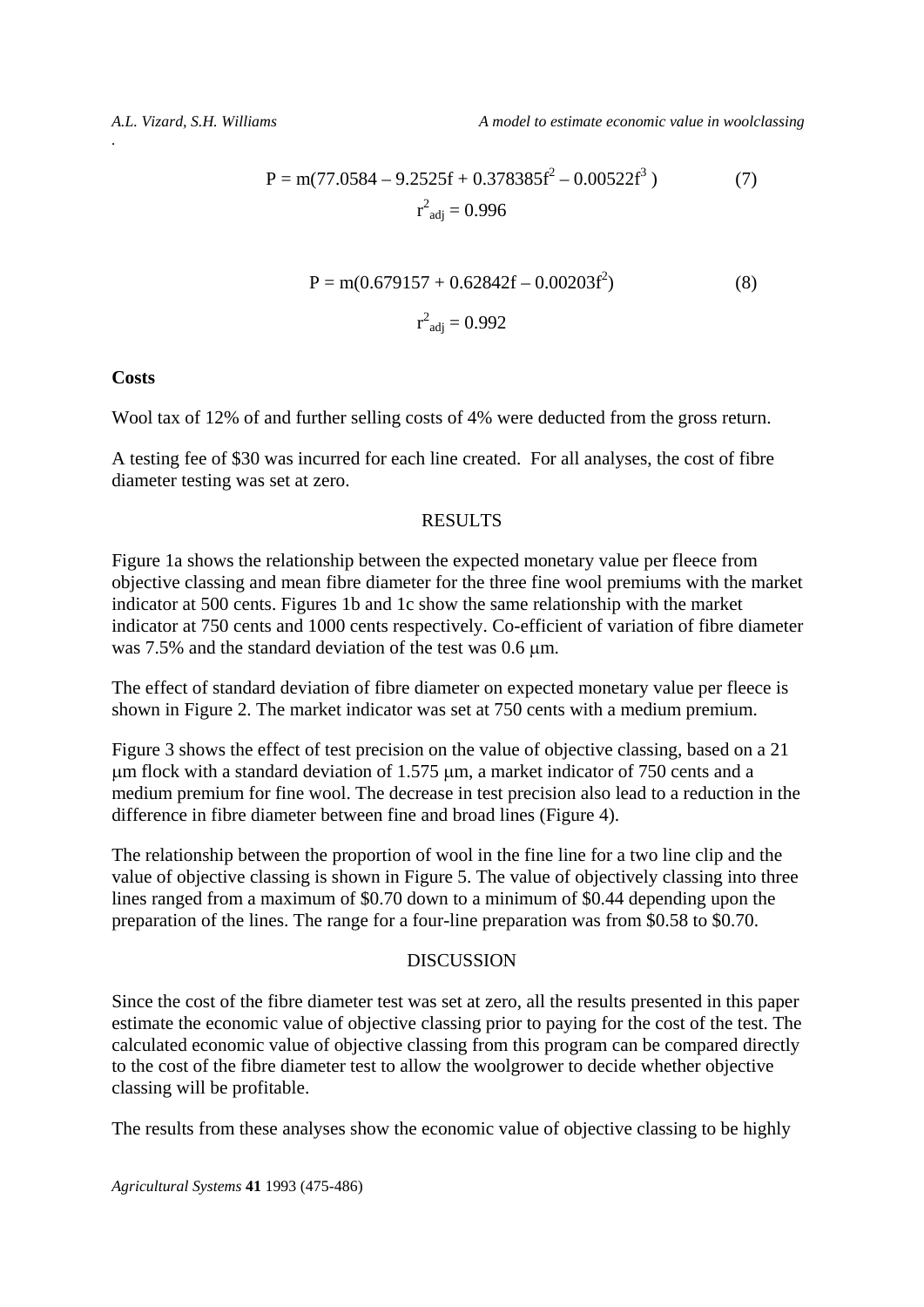variable and sensitive to a number of parameters.

Objective classing can only be of economic benefit if there is a non-linear relationship between fibre diameter and wool price. The relationship between fibre diameter and wool price approaches linearity as the premium for fine wool decreases. Under these circumstances, any additional price received for a fine line is equally matched by a discount for the broad line that is created. For example, using the low premium for fine wool, in which the ratio of 19 to 24 μm category indicators was 1.029, objective classing resulted in a net loss regardless of fibre diameter or market indicator.

The strength of the wool market, as measured by the market indicator, had a significant effect on the value of objective classing. A doubling of the market indicator from 500 to 1000 cents approximately doubled the value of objective classing for most fibre diameter lines.

The mean fibre diameter and the standard deviation of fibre diameter in the flock were also major determinants of the value of objective classing. Objective classing was of greater value to fine wool flocks. At a 750 cent market indicator, there was a decrease in the potential benefit of about \$1/head between 19 and 23 μm wools at either medium or high premium levels.

The standard value used for coefficient of variation of fibre diameter was 7.5%, which corresponds to published values for genetically similar single-age, single-sex sheep grazing together (Quinnell et al., 1973). The coefficient of variation of fibre diameter may increase to 9% in mixed-age or mixed-sex flocks (Kidman, 1973). Since the value of objective classing increased with increasing standard deviation of fibre diameter, a greater economic response to objective classing could be expected from mixed-age flocks.

An underlying assumption of equation (1) is that fibre diameter is normally distributed within a flock. Analysis of our own data indicate that this assumption is reasonable.

Not surprisingly, the average fibre diameters of fine and broad lines converged as the precision of the test decreased, eroding potential gains. A survey of commercial wool testing laboratories in Australia reported within-laboratory standard deviations ranging between 0.10 and 1.05 μm, with mean of 0.6 μm (Morgan, 1990). Within the range of 0.1 to 0.5 μm, the monetary value of objective classing was not greatly affected by test precision. In contrast, small changes in test precision at a test standard deviation of 1.0 μm resulted in relatively large changes in the value of testing. Testing laboratories should aim to keep test precision below 0.5 μm.

It can be calculated from correlation estimates (Whitely and McKinnon, 1973) that the standard deviation of visual classing is about 5 to 7 μm. The results presented here confirm previous studies that found no economic benefit from visual classing of clips into fine and broad lines (Charlton and David, 1987).

The optimum clip preparation was found to vary with fibre diameter and the premium for fine wool. Generally a four-line preparation optimised returns, except when the expected value of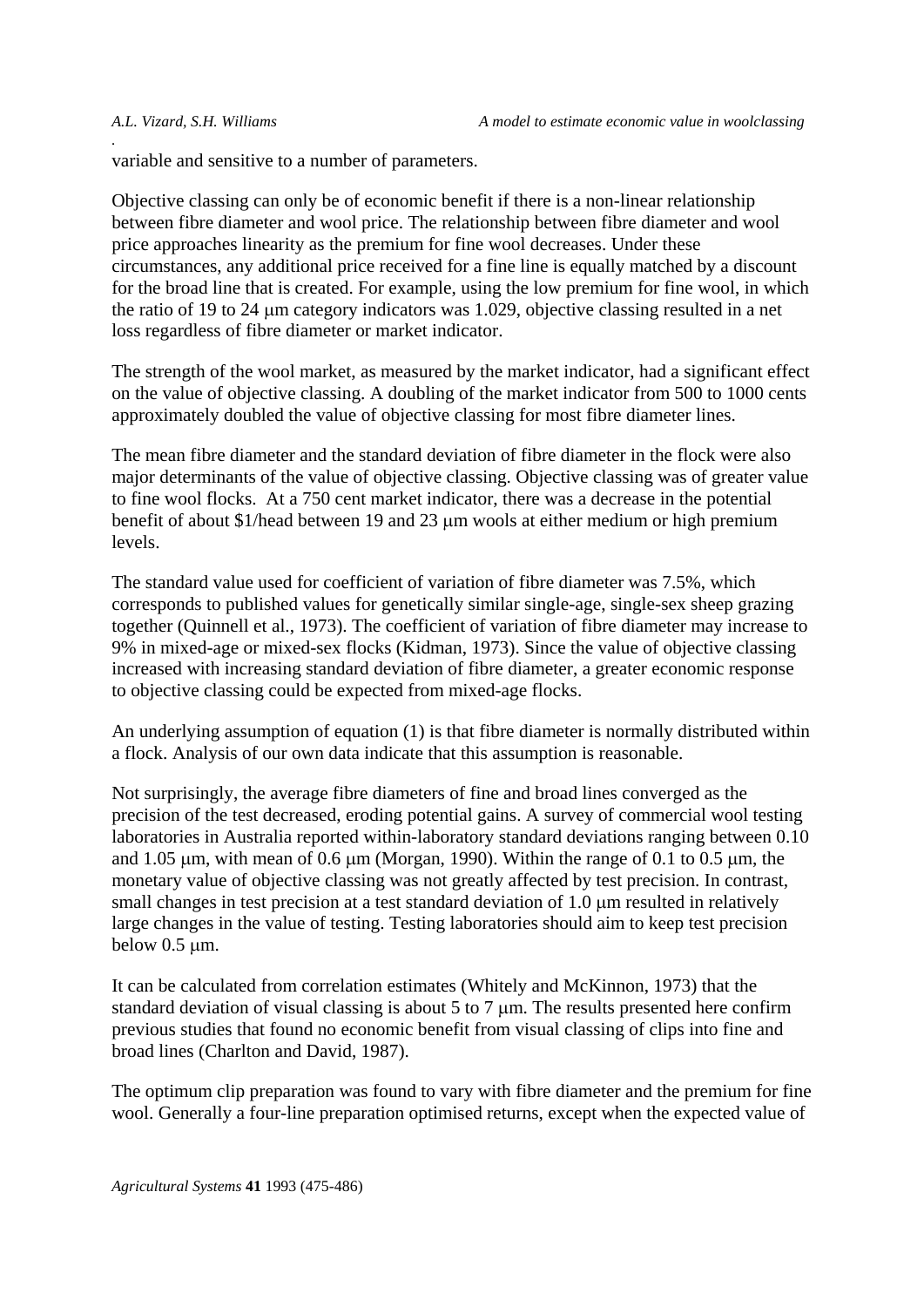objective classing was low, in which case two and three line preparations were more profitable.

Much of the potential economic benefit from objective classing was lost when fleece lines were not optimally prepared. For example, up to 50% of the benefit of objectively classing into two lines was lost by sub-optimum preparation.

The algorithm used in the simulation model to optimise returns placed restrictions on the number of preparations possible for a given woolclip. This mimics the real situation. Woolgrowers prepare their clips for sale in minimum quantities of 180-200 kg (bales) and incur price penalties if the size of a sale lot falls below about four bales. The minimum allowable lot size in the model was 20% of fleeces, corresponding to approximately four bales of wool from a flock of 800 sheep. Lines containing a lower proportion of fleeces could be prepared from larger flocks.

The 1991 price for an individual fibre diameter test ranged from \$1.80 to \$2.60. It has been suggested that this cost can be effectively reduced by using the data for subsequent shearings as well as for the immediate shearing. An estimate of the yearly change in mean fibre diameter can be made by re-testing a sample (10%) of the sheep each year rather than every sheep. The estimate of the mean change in fibre diameter is then added to each of the original measurements to produce an estimate of the new fibre diameter. The adjustment factor does not have a variance of zero and is consequently an additional source of error that reduces the precision of the estimate. More information is required on the standard deviation of yearly changes in fibre diameter. In the small data sets that we have analysed, the standard deviation of the adjustment factor has been about 1 μm. At this level of precision, the value of objective classing is reduced by 40 to 50% in comparison to using direct measurements.

The cost of fibre diameter testing can also be offset by using the fibre diameter measurements for selecting replacement sheep. Significant economic gains are possible from a genetic improvement program incorporating objective fleece measurements of young sheep (Morley, 1990).

Objectively prepared lines should have reduced fibre diameter variation than traditionally classed lines, but only marginally so, as the greatest source of fibre diameter variability is between fibres in a staple and not between fleeces (Quinnell et al., 1973). It is unclear if objectively classed lines will attract a premium in comparison to lines of wool of the same mean fibre diameter prepared in the traditional manner.

In summary, objective classing was not of universal economic benefit. The value of objective classing was greatest for fine wool, particularly if sold when there was a large premium for fine wool and a high market indicator. There was a wide range of circumstances under which the cost of fibre diameter testing was likely to outweigh the benefit from objective classing. However, some or all of the cost may have been recuperated if the measurements were used over a period of several years, or as part of a flock improvement program.

The potential benefits of objective classing were substantially eroded if the clip was sub-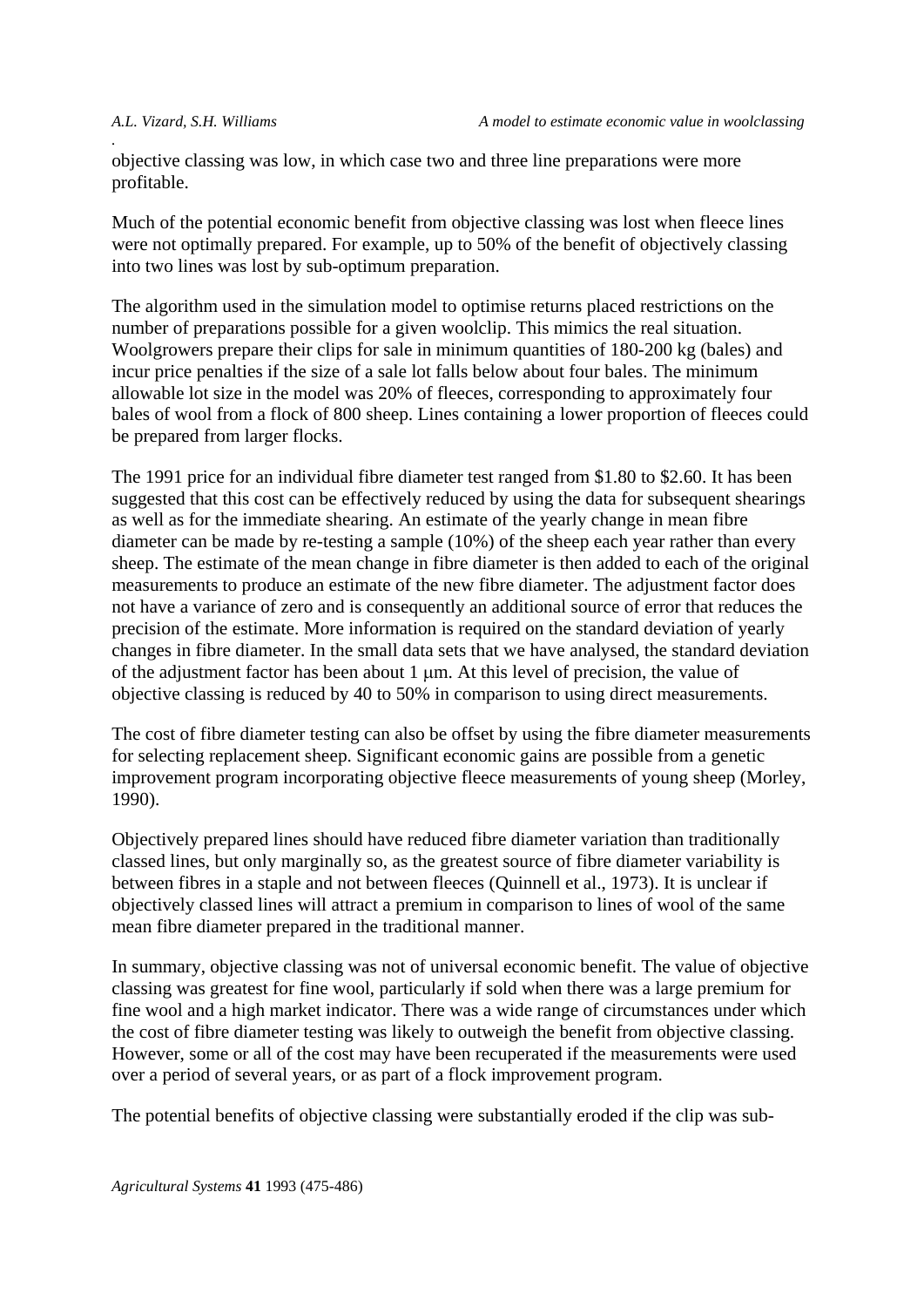optimally prepared. For the full value of objective classing to be realised, a computer program such as that described in this paper is needed to determine the clip preparation that maximises the expected net return accruing from objective classing.

### **REFERENCES**

Anon (1989). Code of Practice for the Preparation of Australian Wool Clips. Australian Wool Corporation, Melbourne.

Charlton, D. & David, H. G. (1987). The myth of the fine line. Wool Technology and Sheep Breeding, 35, 131-141.

Dunlop, A. A. & McMahon, P. R. (1973). The relative importance of sources of variation in fibre diameter for Australian merino sheep. In Objective Measurement of Wool in Australia - Technical Report. Australian Wool Corporation, Melbourne, Paper 5.

Griffiths, P. & Hill, I. D. (1985). Applied Statistics Algorithms. Ellis Horwood Limited, Chichester, for the Royal Statistical Society, London.

Kidman, P. R. (1973). The efficiency of classing for quality. In Objective Measurement of Wool in Australia - Technical Report. Australian Wool Corporation, Melbourne, Paper 38.

Kleinbaum, D. G. & Kupper, L. L. (1978). Applied Regression Analysis and Other Multivariable Methods. Duxbury Press, North Scituate, Massachusetts.

Morgan, P. D. (1990). Fleece measurement interlaboratory trials - an analysis of the factors influencing the precision of test results. Wool Technology and Sheep Breeding, 38, 21-23.

Morley, F. H. W. (1990). The profitability of ewe selection. Proceedings of the Australian Society of Animal Production, 18, 312-315.

Quinnell, B., Whitely, K. J., & Roberts, E. M. (1973). Variation in fibre diameter of wool fibres: a review. In Objective Measurement of Wool in Australia - Technical Report. Australian Wool Corporation, Melbourne, Paper 4.

Whitely, K. J. & McKinnon, J. M. (1973). Some observations on the objective characteristics of classed wool clips. Part III: Fibre Diameter Groups. In Objective Measurement of Wool in Australia - Technical Report. Australian Wool Corporation, Melbourne, Paper 37.

Whitely, K. J. & Wilkins, O. D. (1973). Some observations on the objective characteristics of classed wool clips. Part II: A Theoretical Approach to Woolclassing. In Objective Measurement of Wool in Australia - Technical Report. Australian Wool Corporation, Melbourne, Paper 36.